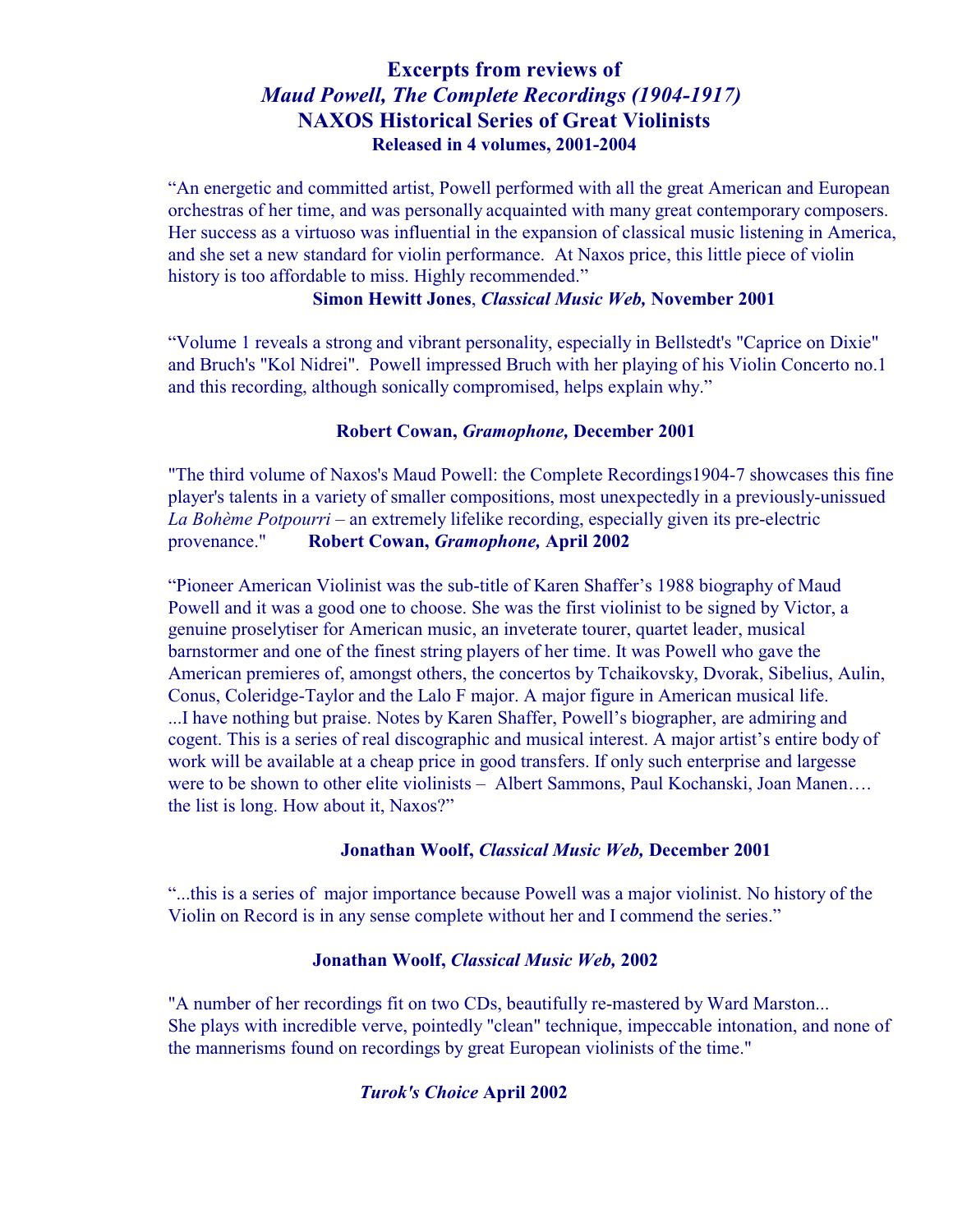"These vibrant transfers of the 78s she made during the first two decades of the 20th century demonstrate just how superb an artist she was, with some magical playing. Forty-six tracks of popular and unusual short pieces, always performed with sensitivity and at times magic. Essential for all violin enthusiasts...."

#### *Minneapolis-St. Paul Sunday Tribune***, March 17, 2002**

"[The Victor Company's] promotional materials told us to 'Listen to Maud Powell's violin...if you want to find out how much can be got out of a fiddle, go--listen to--Maud Powell.' They were right.

 Powell's performances are the type of playing that may bring tears to your eyes, going straight to the heart and soul of the music and resonating with whatever you find inside yourself. She starts with a remarkably intense tone and naturally easy phrasing, then adds a tastefully varied vibrato and portamento (as vocally-inspired ornaments to heighten the expressivity). She varies her intonation according to the keys and the directions of the phrases, as her younger contemporary Pablo Casals did on the cello. It is extraordinary, like the best singer one can imagine but going beyond words. It is the kind of performance where it doesn't even matter what music she's playing...classical bon-bons, excerpts, folk songs, whatever. The music becomes a living thing in performances this good: breathing and moving and dancing right in front of you, and commanding your attention. It will get to you and you will feel it. What more needs to be said?

 Bravo to Naxos for making these recordings available.... These discs would be a 'must-have' even at three or four times the price that Naxos is asking for them...."

#### **Bradley P. Lehman, January 2, 2002**

"Naxos is now presenting these long forgotten documents from the early period of the recording history, bringing out the warm and full violin sound for which Maud Powell was so famous with astonishing freshness and depth. The superior restoration efforts by Ward Marston made this possible. The now available third volume lists the *Finale* of the Mendelssohn-Concerto, an untilnow unpublished *Potpourri* from Puccini's *La Bohème* and Maud Powell's own transcription of the spiritual *Deep River*. The secure intonation, the elegance in the mastery of the bow and the musicality being communicated mark these recordings as witnesses of a superior level of violin playing."

#### **Peter. T. Kõster,** *Klassik-Heute (Classic-Today)* **April 2, 2002**

"As with the third volume in Naxos's impressive Powell series this final one contains an unexpected bonus for collectors and discographers in the form of the previously unpublished 1913 Borowski. Elsewhere the high standards are properly and rightly maintained, from full recording details to good quality transfers, and biographical notes. Powell devotees and those interested in performance practice will need no second invitation.

This has been a major undertaking by Naxos. Powell's complete, issued output is now available in four budget priced CDs. There's a great deal here to ponder in the musicianship of this important figure and Naxos has been wise in utilising Ward Marston's work, much of which first appeared in CDs and cassettes for the Maud Powell Foundation. A series like this deserves a salute and it gets one from me."

#### **Jonathan Woolf,** *Classical Music Web***, December 8, 2004**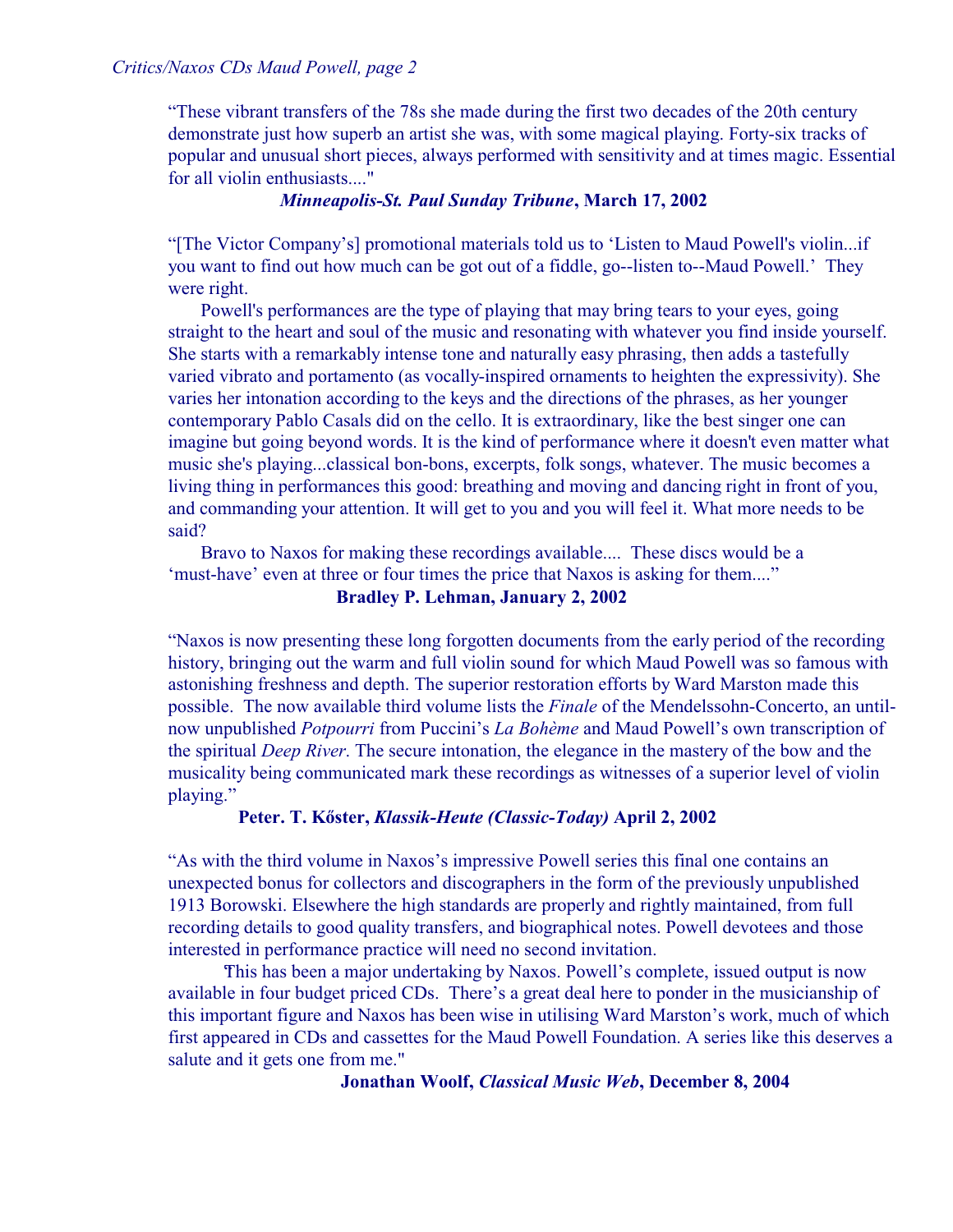"I'm a collector of antique phonographs and period acoustic recordings. Only last year did I discover several Maud Powell recordings, I instantly fell in love! I have about 25 original recordings, mostly 12" and some 10" and I will be sharing them on youtube. Thank you again for all your work to preserve the music of such a magnificent violinist."

**Thank you again and kind regards, Richard**